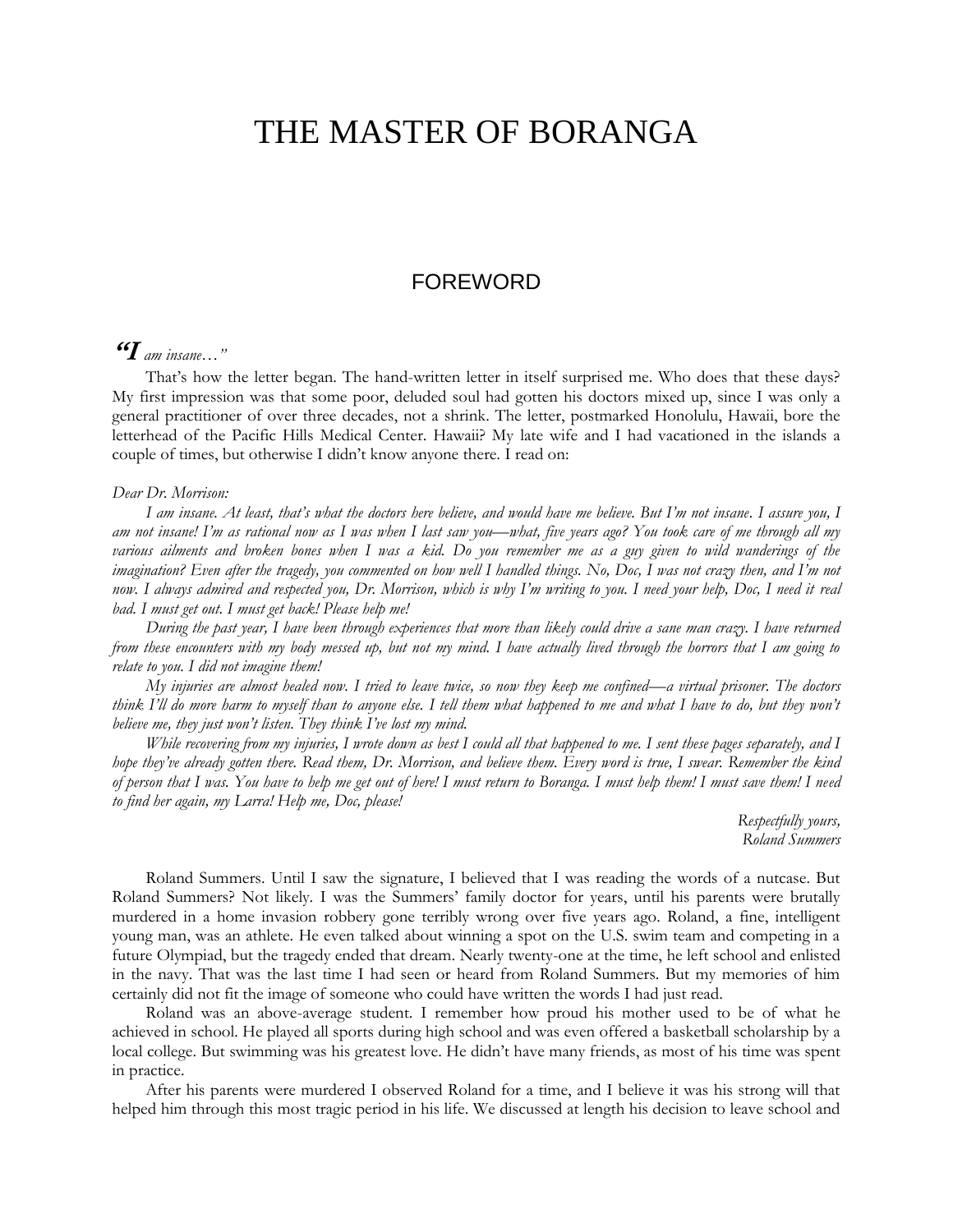join the Navy, and I felt that the choice he made was a rational one. He had planned on enlisting at some future date anyway, and he felt that to get away from home would serve him well, even knowing that these were dangerous times.

Now Roland Summers was in a psych ward in Hawaii. I couldn't believe it! Had his mind been affected that greatly over the years? What had brought him to this? I felt that the answer might lie in the pages he had mentioned in his letter. I looked through the rest of the mail but found no such manuscript. Was there really one, or was he imagining that, too? With a full slate of patients I could not dwell on it for long, but that evening the image of a young man, a fine, tormented young man, began to haunt me.

The next morning, the manuscript arrived. With another busy day scheduled, I could not read the pages until that evening. I asked one of my partners to cover my calls so that I could read it undisturbed.

My colleague would cover many calls for me that week, as I became caught up in one of the strangest tales one could possibly imagine. You'll soon understand why. I present to you, in his own words, Roland Summers' story of his unbelievable experiences on Boranga.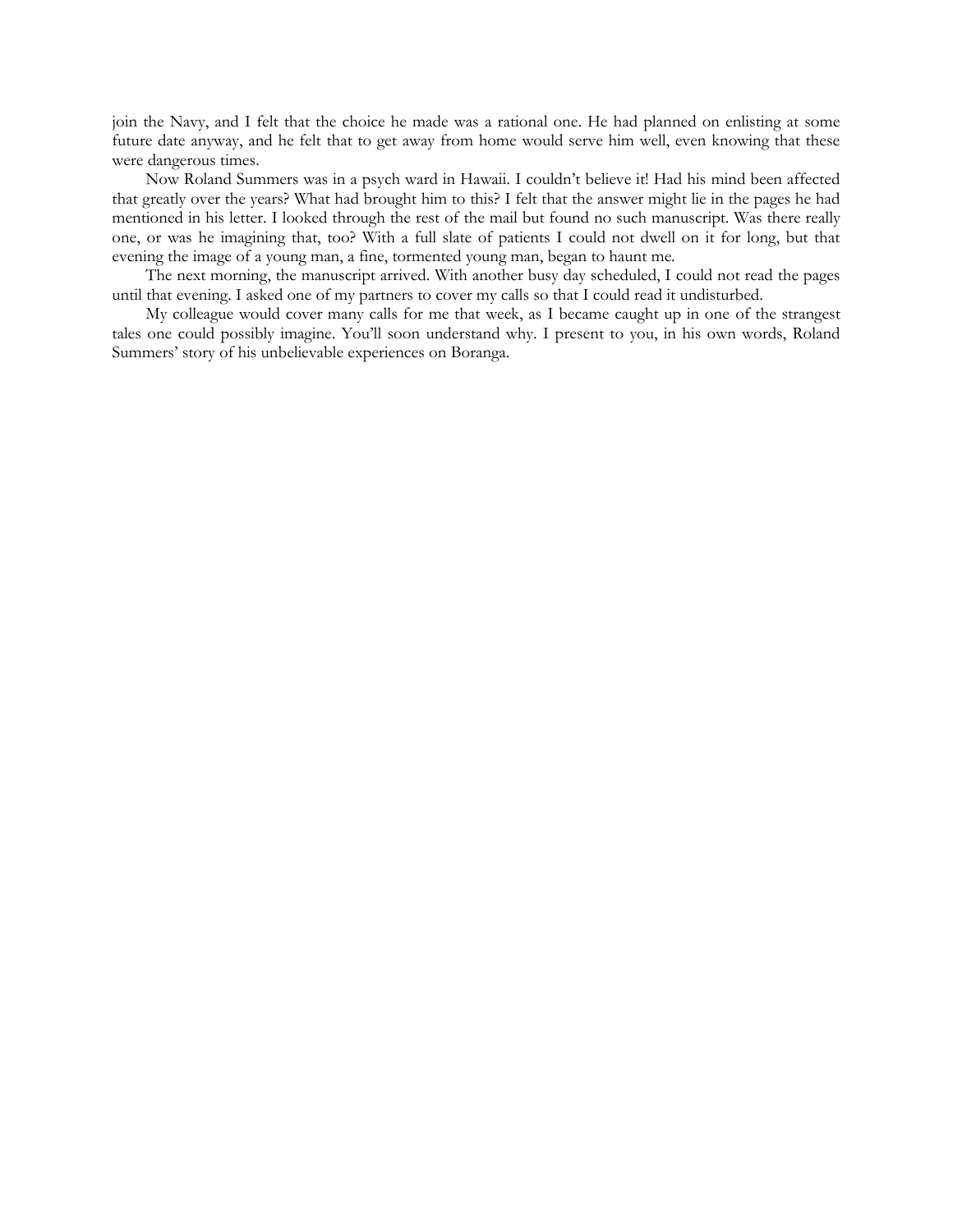## CHAPTER ONE: THE FOG

**I** have always loved the sea, with all its beauty and mystery, its gentleness and raging fury. I can see the waves from here in my room, but somehow it doesn't look quite the same through the bars. I guess it's because of the sea that I am here today. Still, right now my only wish is to ride those waves once more, to find what I know is out there.

It's hard to say why I have decided to write down the events of the many recent months. Perhaps I do it to relieve the long, monotonous hours that I spend recovering from all my injuries. Maybe it is to reassure myself that it really did happen—or to convince myself that it did not. But it *did* happen, I know that it did! That's why I'm relating this story now, in the hope that someone will believe what I say, and help me.

To tell this story properly, I suppose I should backtrack a bit. I served a four-year hitch in the Navy, including two tours of duty on a carrier in the Persian Gulf. Not wanting to make this a career—and not wanting to go back home to San Diego—I settled in Honolulu. My first job was at a fitness center. I also found a part-time gig as a deckhand on a chartered fishing boat, this more for fun than anything, for I never got tired of sailing around the islands.

Denny McVey and I became friends during our time together in the service. He worked in the engine room and was an absolute whiz when it came to anything mechanical. After his hitch was up he joined me in Hawaii and found a job in an auto repair shop. Denny was a year younger than me, and we had lots in common. We shared an apartment and, when not working, we shared other things, including an appreciation of Honolulu's young women. Denny proved quite adept with the ladies, and I usually got to go along for the ride.

We also speculated on the day when we could venture into business for ourselves and impress the islanders as big-time entrepreneurs. Somehow, we never could decide just what kind of business we'd start, but we liked talking about it anyway.

One evening, Denny arrived home after work all excited. "Rollie, it's happened!" he managed to blurt out while trying to catch his breath. "We won't have to wait any longer!"

"Now whoa, slow down and tell me what you're talking about," I said as I grabbed his shoulders and sat him down.

"A boat, Rollie, a fishing boat!" he replied. "We can have our own fishing boat. I saw it today. It's the chance we've been waiting for!"

"And what makes you think that we would be able to buy our own boat? We're not exactly rich."

"You don't understand!" Denny exclaimed. "I ran across a guy today who wants to get rid of an old boat for practically nothing. It's a beauty, Rollie, it really is! Of course, it needs a little work—"

"Of course," I interrupted. "Just a *little* work."

"But it *is* salvageable, I'm sure of that. And the price is right. Listen, neither of us has to work tomorrow. At least come down with me in the morning and take a look at it."

I finally agreed to check out the boat, if only to calm Denny down. However, he spent most of the evening talking excitedly about all the things we could do with such a prize. I must admit that, after an hour or so, I became caught up in his enthusiasm and began to look forward to seeing the object of his praise.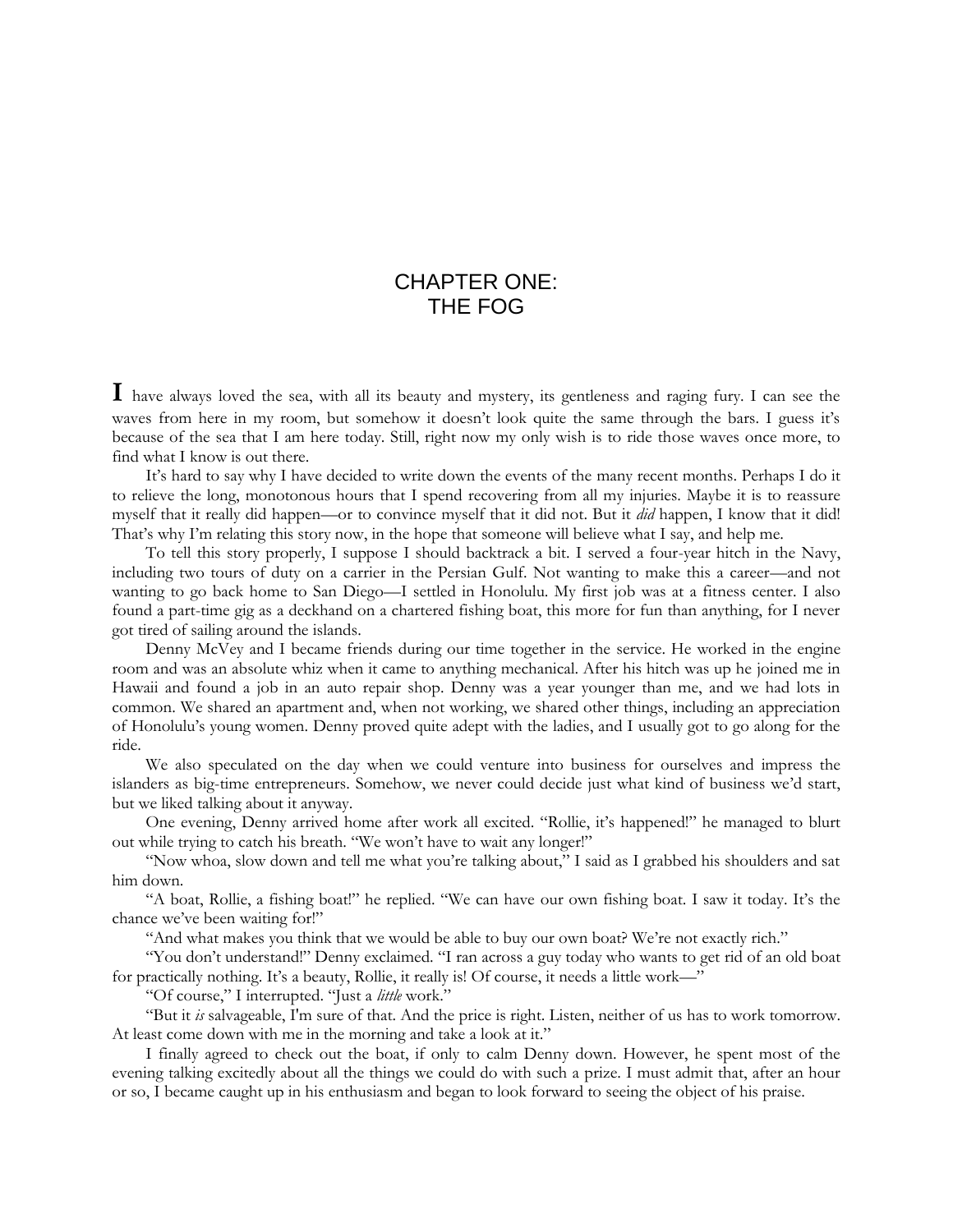The next morning I became half owner of the *Maui Queen*, though I have to say she looked anything but royal. The *Maui Queen*, some thirty feet long, appeared to have outlived her usefulness. Most all of her paint had been chipped off, and the wood was rotted in places. Barnacles clung in great masses just below the water line. All the visible hardware had rusted, and one of the wheelhouse windows was missing. But the unregal outward appearance of the *Queen* was easily matched by the disaster in the engine room. The engine, a conglomeration of rusting parts, had apparently been taken apart and put back together again without success. Many pieces were left over, these scattered here and there all over the floor. Scurrying sounds foretold of other occupants in the hold, not only in the engine room but in the seedy cabin. The price was right, however, as Denny had reported, and with his assurance that he could repair the *Maui Queen*, we made our purchase.

For the next two months we spent most of our free time working on her. Both of us toiled on the outside of the boat, replacing rotted wood and hardware that could not be cleaned, caulking the seams, painting, and installing a new wheelhouse window. We had it hauled into dry dock after evicting the rats, and I scraped all the barnacles from her. Soon the *Queen* began to actually look regal.

Down below, things were not quite as simple. Denny made the engine room his private domain. While I considered him the master of all things mechanical, I doubted whether anyone short of a miracle worker could coax life from that hunk of junk. But Denny would not give up. I busied myself by making the cabin habitable, while he continued his seemingly impossible task. When the day finally came that Denny allowed me to set foot in the engine room again, I was overwhelmed by what I saw.

"Well, it looks as good as new," I said. "But will it run?"

Looking hurt, Denny replied, "Will it . . .? I've done everything one could possibly do to an engine, and some things that aren't usually attempted. I've talked to this machine, babied it, nursed it. It has feelings, you know. It won't let me down, you'll see."

So with little ceremony, we returned the *Maui Queen* to the sea. On Denny's signal I started her up: once, twice, nothing. The third time the engine turned over and, in Denny's own words, began to purr like a kitten. Denny ran up on deck, and we high-fived, shouting like a couple of kids. We had ourselves a great boat. Her short maiden voyage around the harbor pushed us to the heights of euphoria.

In the months that followed we took the *Maui Queen* out every weekend. Sometimes we went for fun, exploring the bays and hidden lagoons. On other occasions, we took out fishing parties. But the venture that proved most lucrative for us was finding rare and exotic fish, which we sold to brokers for shipment to collectors and universities. We had bought some diving gear and were fortunate to locate previously untapped areas that abounded in these specimens. We were never at a loss for deckhands, as the docks were full of young guys eager to earn a few bucks. One grad student named Kim proved quite capable, and he accompanied us on many voyages.

Soon the few runs that we could make each month became profitable. We began to weigh the pros and cons of attempting it full time. True, our jobs were steady and helped us pay the bills. But we both loved what we were doing and somehow believed that the future was bright. Being young—and maybe stupid—we quit our jobs and undertook the operation of the *Maui Queen* with great enthusiasm. We continued taking out fishing parties now and then, but most of our time was spent in gathering exotic fish and coral. To save money, we moved our meager belongings into the cabin of the *Maui Queen* and gave up the apartment. The *Queen* had become our home in every sense of the word.

Things went better than we expected for a while. We put Kim to work full time, and he accompanied us nearly every day. He learned to handle almost anything that we could, including some of the diving.

Then came the day that I will never forget. Kim had to take an exam, so it was just us. We left the harbor about five-thirty that morning after fueling up, our destination the tiny island of Moku Manu, just off the northeast coast of Oahu. Weather conditions were ideal. Halfway there, I heard Denny shouting from the bow.

### "Porpoises, a lot of them!"

Soon they flanked our boat, leaping playfully in and out of the water. We always enjoyed watching their antics. They stayed with us for about five miles. Then, inexplicably, they veered off in opposite directions. I looked at Denny and said, "What do you think is bugging—?"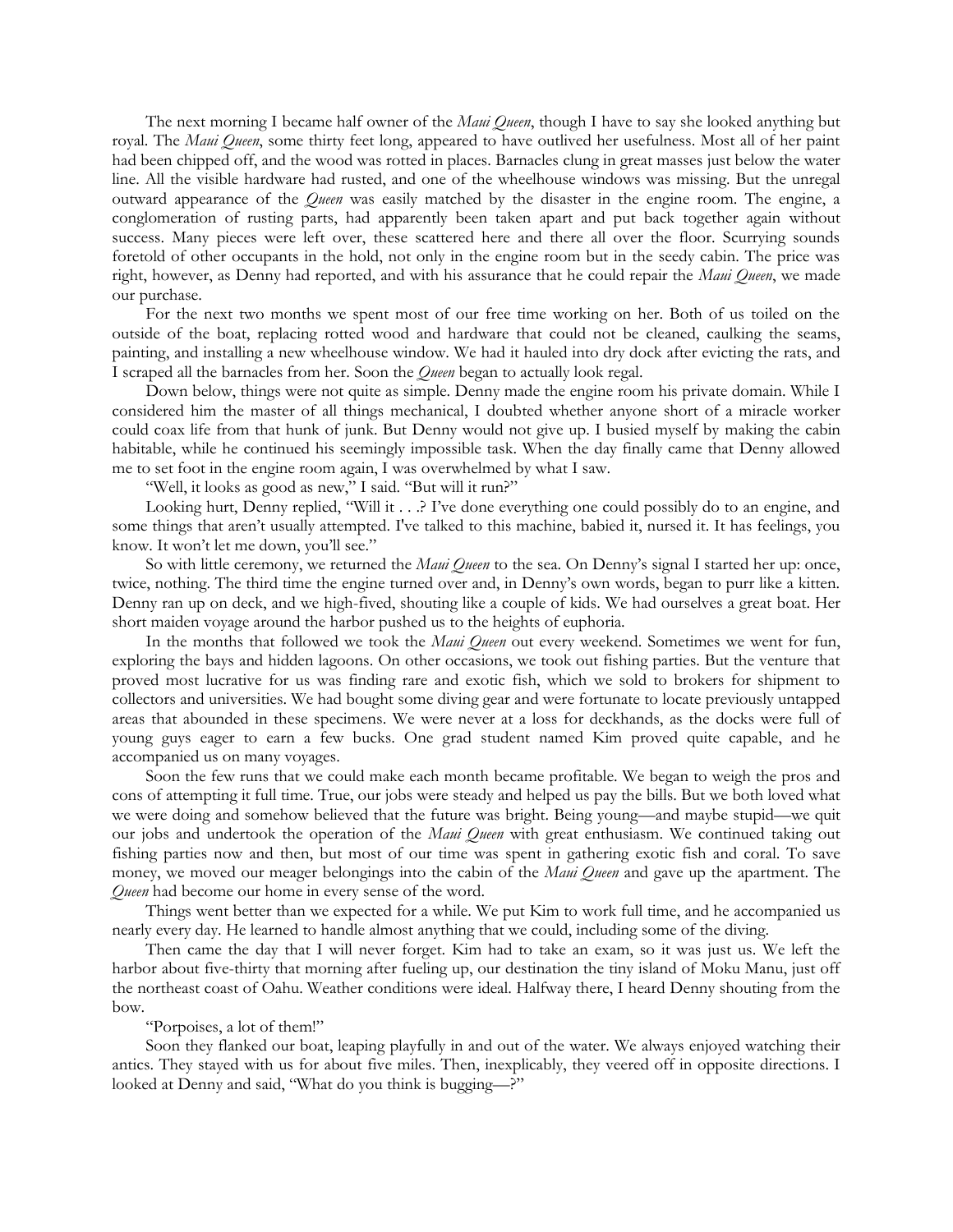I did not finish my question, because at that moment the engine, Denny's pride and joy, sputtered and died.

"Well, you must have cheated on her or something," I said with a grin. "Looks like the love affair is over."

"Impossible!" Denny snapped. "There should be no reason for it to quit. It was working great. I'll go down and check her."

He disappeared below, and I began gathering up our gear from the deck, anticipating the possibility that we would not be getting much work done that day. About ten minutes had passed when I noticed that we were drifting into a light fog. Concerned, I called Denny back up.

"Did you find out what's wrong with it?" I asked.

"There's nothing wrong with it."

"What do you mean there's nothing wrong? It isn't working, is it?"

"That's just it, Rollie. It *should* be working. I checked it over from top to bottom and can't find a thing wrong with it. The engine just stopped!" He leaned over the railing, his head down.

"Denny," I said, slightly annoyed, "you're a mechanic. You know that a machine just—"

"Damn, Rollie! What's that in the water?"

I ran to the railing and peered over the side, where the reason for Denny's agitation became evident. The water had turned white!

"What do you make of that?" he asked.

"I don't know, but I intend to find out."

I raced to the bow, where I saw that the white water was a broad strip about twenty feet wide. The *Maui Queen* sailed right down the middle of it. Up ahead, the gleaming ribbon stretched as far as I could see.

"Rollie, do you realize that we're moving?" Denny asked, as he joined me. "Is this thing some kind of current?"

"I've never *seen* a current before," I replied, "and yes, I guess we are drifting."

"No, Rollie, not drifting. We seem to be riding on top of this thing. If we were drifting, we'd be bounced around like a cork. And notice the speed. We're moving faster every minute."

I did notice the speed of the *Queen* now, and it had increased. I also realized that the light fog of a few minutes past had grown quite thick. We decided that our next course of action was to radio for help, and together we ran to the wheelhouse. Denny sat down at the set and switched it on. The radio was dead! Coincidence? Not likely. It probably went out at the same time the engine did. I looked at my watch, noting that it too had stopped. Our cell phones? Dead. And our compass? It spun uncontrollably. Was this some kind of magnetic field? Or . . .?

"Rollie, this is freaking me out. When I dive, I run into sharks, and that doesn't scare me as much because I can see them. But this? I don't get it."

"I'm as confused as you are, pal," I said. "I guess we have no choice but to ride this thing out and see where it's taking us."

"You can stay topside if you want, but I'm going down and see if I can't get the engine going again. Maybe we can pull ourselves out of this thing."

Denny went below again, and I did not try to stop him. I'm sure he realized, as I did, the futility of attempting to repair anything mechanical on the *Queen*, but he at least had to try. I sat down at the radio and tinkered with it for a while, but soon gave this up.

Hours—or what seemed like hours—had passed since the engine stopped. Denny remained below with his pride and joy. I stood on the bow of the *Queen*, trying vainly to see where we were. The fog enshrouded the boat now, a cold, clammy fog. We were moving even more rapidly than before, just how fast I had no way of telling. Shivering from the cold, I decided to join Denny below.

Suddenly, I noticed something—hard to distinguish at first, but I believed it to be . . . yes, it was! I could *see* the ribbon of white water, or whatever it was that we were riding on. But how was this possible? I could not even see the deck of the *Maui Queen* below my feet through the fog; but the ribbon was becoming visible! First dimly, then bright—now even brighter. It glowed with an eerie phosphorescence that pierced the dense shroud encircling it. I called Denny up to have a look.

"What in hell do you make of that?" he asked.